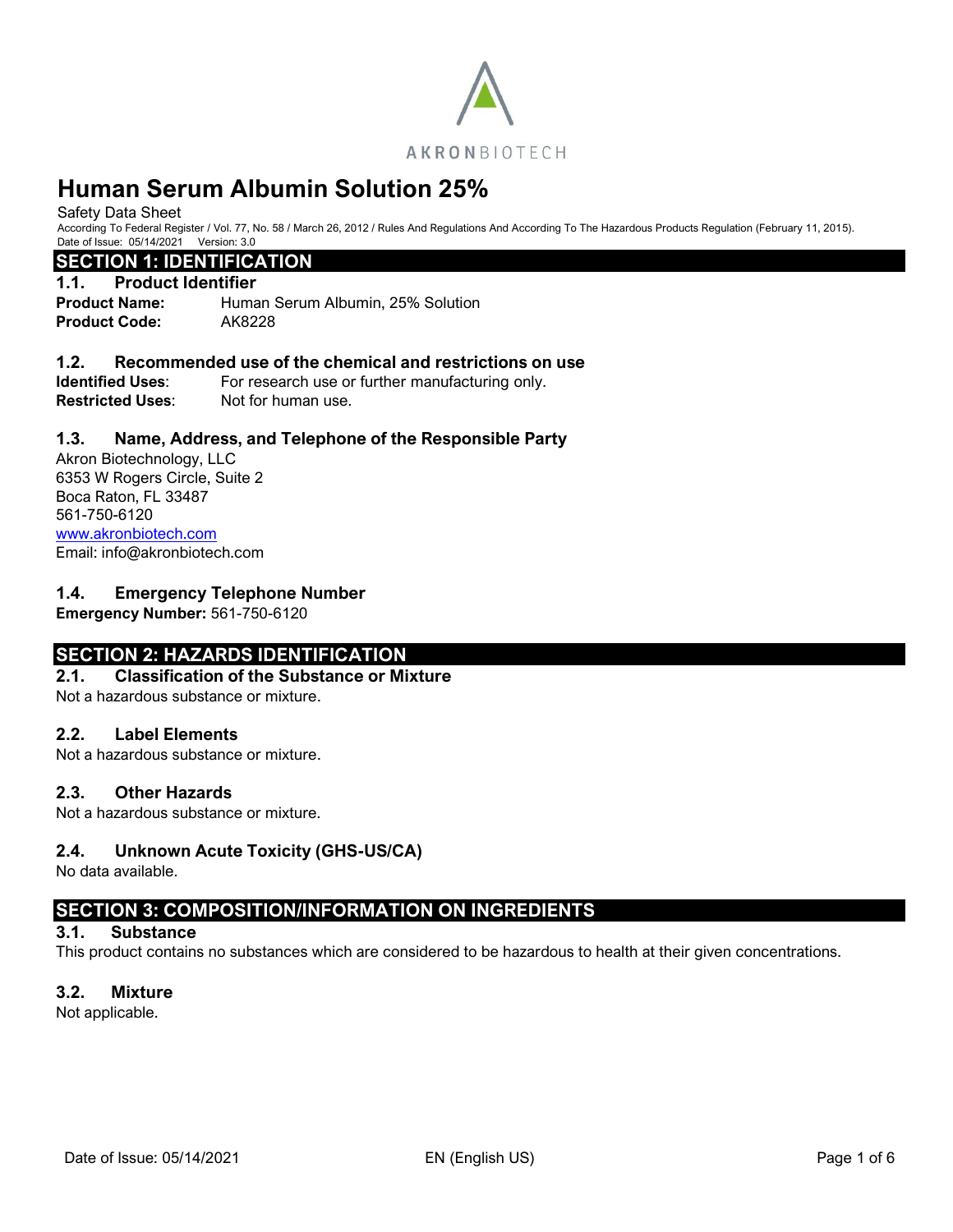Safety Data Sheet

According To Federal Register / Vol. 77, No. 58 / March 26, 2012 / Rules And Regulations And According To The Hazardous Products Regulation (February 11, 2015).

# **SECTION 4: FIRST AID MEASURES**

# **4.1. Description of First-aid Measures**

### **Inhalation:**

Not expected to be an inhalation hazard under anticipated conditions of normal use of this material. Seek medical advice if necessary.

# **Skin Contact:**

Remove contaminated clothing. Rinse affected area with water for at least 5 minutes. Obtain medical attention if irritation develops or persists.

# **Eye Contact:**

Rinse cautiously with water for at least 15 minutes. Remove contact lenses, if present and easy to do. Continue rinsing. Obtain medical attention if irritation develops or persists.

# **Ingestion:**

Rinse mouth with water. Do NOT induce vomiting. Obtain medical attention.

# **4.2. Most Important Symptoms and Effects Both Acute and Delayed**

Not applicable.

# **4.3. Indication of Any Immediate Medical Attention and Special Treatment Needed**

Not applicable.

# **SECTION 5: FIRE-FIGHTING MEASURES**

# **5.1. Extinguishing Media**

**Suitable extinguishing media**: Use water spray, alcohol-resistant foam, dry chemical or carbon dioxide. **Unsuitable extinguishing media:** No data available.

# **5.2. Special Hazards Arising From the Substance or Mixture**

No data available.

# **5.3. Advice for Firefighters**

Standard procedure for chemical fires.

# **SECTION 6: ACCIDENTAL RELEASE MEASURES**

#### **6.1. Personal Precautions, Protective Equipment and Emergency Procedures** Ensure adequate ventilation. Always wear recommended Personal Protective Equipment. See Section 8 for more detail.

# **6.2. Environmental Precautions**

Do not let product enter drains. Discharge into the environment must be avoided.

# **6.3. Methods and Materials for Containment and Cleaning Up**

Soak up liquid components with inert absorbent material.

# **6.4. Reference to Other Sections**

See Section 8 for exposure controls and personal protection and Section 13 for disposal considerations.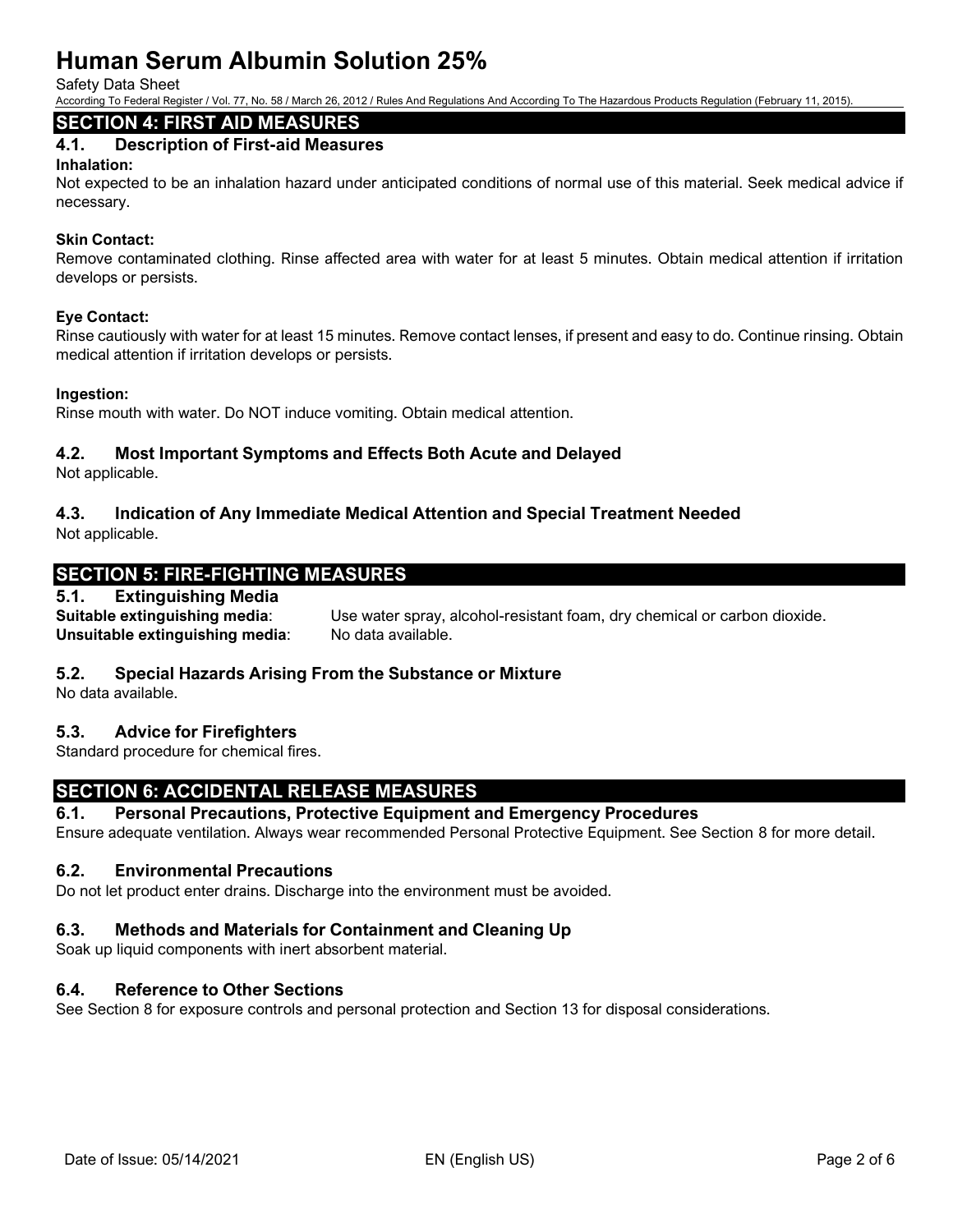#### Safety Data Sheet

According To Federal Register / Vol. 77, No. 58 / March 26, 2012 / Rules And Regulations And According To The Hazardous Products Regulation (February 11, 2015).

# **SECTION 7: HANDLING AND STORAGE**

# **7.1. Precautions for Safe Handling**

Use appropriate personal protective equipment (PPE). Avoid contact with skin and eyes.

# **7.2. Conditions for Safe Storage, Including Any Incompatibilities**

Keep container tightly closed in a dry place. Store at 2-8°C.

# **7.3. Specific End Use(s)**

Apart from the uses mentioned in section 1.2, no other specific uses are stipulated.

# **SECTION 8: EXPOSURE CONTROLS/PERSONAL PROTECTION**

#### **8.1. Control Parameters**

The product contains no substances with occupational exposure limit values from the manufacturer, supplier, importer, or the appropriate advisory agency including: ACGIH (TLV), AIHA (WEEL), NIOSH (REL), OSHA (PEL), Canadian provincial governments, or the Mexican government.

# **8.2. Exposure Controls**

#### **Appropriate Engineering Controls:**

Emergency eye wash fountains and safety showers should be available in the immediate vicinity of any potential exposure. Ensure adequate ventilation, especially in confined areas. Handle in accordance with good industrial hygiene and safety practice.

#### **Personal Protective Equipment (PPE):**

#### **Hand Protection:**

Handle with gloves. Gloves must be inspected prior to use. Use proper glove removal technique (without touching glove's outer surface) to avoid skin contact with this product. Dispose of contaminated gloves after use in accordance with applicable laws and good laboratory practices. Wash and dry hands.

#### **Eye Protection:**

Use face shield, chemical goggles or safety glasses tested and approved under appropriate government standards such as NIOSH (US) or EN 166 (EU).

#### **Skin and Body Protection:**

The type of protective equipment must be selected according to the concentration, amount of the hazardous substance at the specific workplace and appropriate risk assessment.

#### **Respiratory Protection:**

Respiratory protection is not required. In case of inadequate ventilation, oxygen deficient atmosphere, or where exposure levels are not known wear approved respirators and components tested and approved under appropriate government standards such as NIOSH (US) or CEN (EU).

#### **Hygiene measures:**

Handle in accordance with good industrial hygiene and safety practice.

### **Environmental Exposure Controls:**

Do not let product enter drains.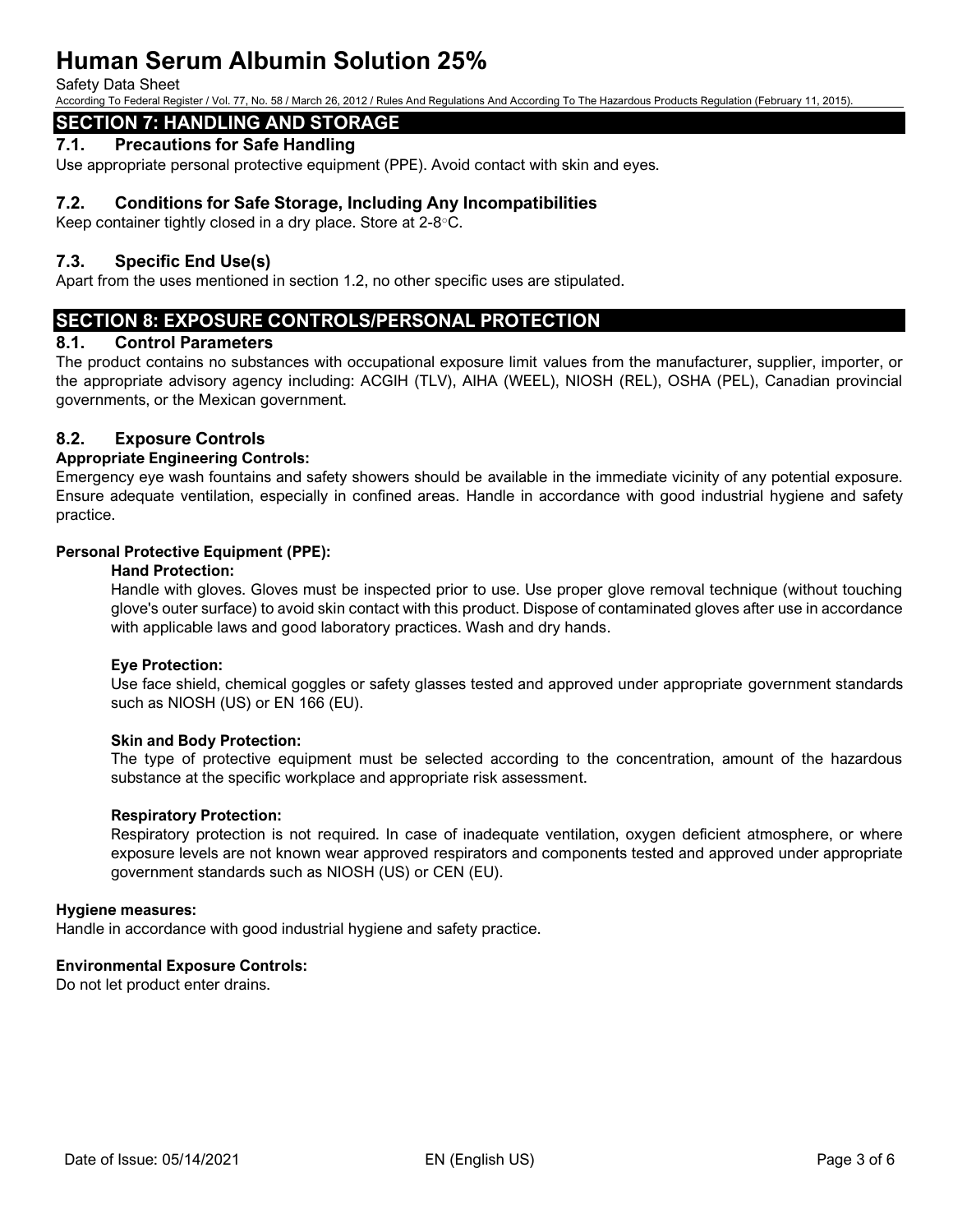Safety Data Sheet

According To Federal Register / Vol. 77, No. 58 / March 26, 2012 / Rules And Regulations And According To The Hazardous Products Regulation (February 11, 2015).

# **SECTION 9: PHYSICAL AND CHEMICAL PROPERTIES**

| 9.1. | <b>Information on Basic Physical and Chemical Properties</b> |
|------|--------------------------------------------------------------|
|      |                                                              |

| Appearance                             | Clear yellow, amber, or green tinted liquid |
|----------------------------------------|---------------------------------------------|
| Odor                                   | Not available                               |
| Odor threshold                         | Not available                               |
| рH                                     | Not available                               |
| Melting point/freezing point           | Not available                               |
| Boiling point/boiling range            | Not available                               |
| Flash point                            | Not available                               |
| Evaporation rate                       | Not available                               |
| Flammability (solid, gas)              | Not available                               |
| Lower flammable limit                  | Not available                               |
| Upper flammable limit                  | Not available                               |
| Vapor pressure                         | Not available                               |
| Relative vapor density at 20°C         | Not available                               |
| Relative density                       | Not available                               |
| Solubility                             | Not available                               |
| Partition coefficient: N-Octanol/Water | Not available                               |
| Auto-ignition temperature              | Not available                               |
| Viscosity                              | Not available                               |

# **SECTION 10: STABILITY AND REACTIVITY**

# **10.1. Reactivity:**

No data available.

# **10.2. Chemical Stability:**

Stable under recommended handling and storage conditions (see Section 7).

### **10.3. Possibility of Hazardous Reactions:**

No data available.

# **10.4. Conditions to Avoid:**

No data available.

# **10.5. Incompatible Materials:**

Strong oxidizing agents.

### **10.6. Hazardous Decomposition Products:**

Under normal conditions of storage and use, hazardous decomposition products should not be produced.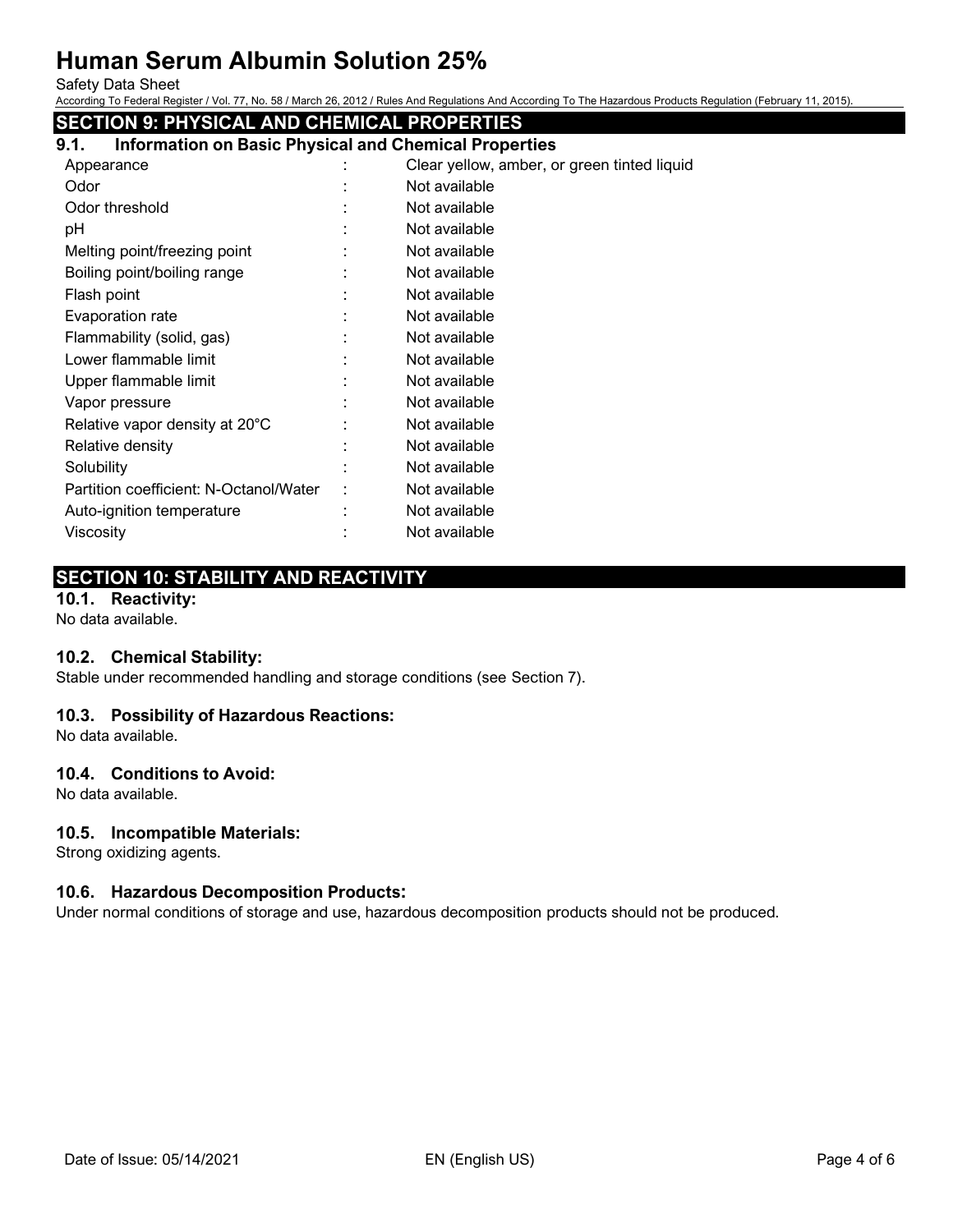#### Safety Data Sheet

According To Federal Register / Vol. 77, No. 58 / March 26, 2012 / Rules And Regulations And According To The Hazardous Products Regulation (February 11, 2015).

# **SECTION 11: TOXICOLOGICAL INFORMATION**

**11.1. Information on Toxicological Effects**

There is no data available indicating acute toxicity.

| <b>Inhalation Exposure</b>                           | Not classified |
|------------------------------------------------------|----------------|
| Ingestion Exposure                                   | Not classified |
| Skin Exposure                                        | Not classified |
| Eye Exposure                                         | Not classified |
| Germ Cell Mutagenicity                               | Not classified |
| Carcinogenicity                                      | Not classified |
| <b>Reproductive Toxicity</b>                         | Not classified |
| Specific Target Organ Toxicity (Single Exposure)     | Not classified |
| Specific Target Organ Toxicity (Repeated Exposure) : | Not classified |
| <b>Aspiration Hazard</b>                             | Not classified |

# **SECTION 12: ECOLOGICAL INFORMATION**

**12.1. Ecotoxicity**

No data available.

# **12.2. Persistence and Degradability**

No data available.

# **12.3. Bioaccumulative Potential**

No data available.

# **12.4. Mobility in Soil**

No data available.

# **12.5. Other Adverse Effects**

No data available.

# **SECTION 13: DISPOSAL CONSIDERATIONS**

### **13.1. Waste treatment methods**

Treatment of waste per local authority regulations. Empty containers may retain product residues. Avoid disposal of material into untreated sewers. Disposal of this product, solutions and any by-products should at all times comply with the requirements of environmental protection and waste disposal legislation and any regional, national and local authority requirements.

# **SECTION 14: TRANSPORT INFORMATION**

The shipping description(s) stated herein were prepared in accordance with certain assumptions at the time the SDS was authored and can vary based on a number of variables that may or may not have been known at the time the SDS was issued.

| UN number                    | ÷ | No data available |
|------------------------------|---|-------------------|
| UN proper shipping name      | ٠ | No data available |
| Transport hazard class       | t | No data available |
| Packing group                | ÷ | No data available |
| <b>Environment Hazards</b>   | ÷ | No data available |
| Special precautions for user | ٠ | No data available |
| Transport in bulk            | ٠ | No data available |
|                              |   |                   |